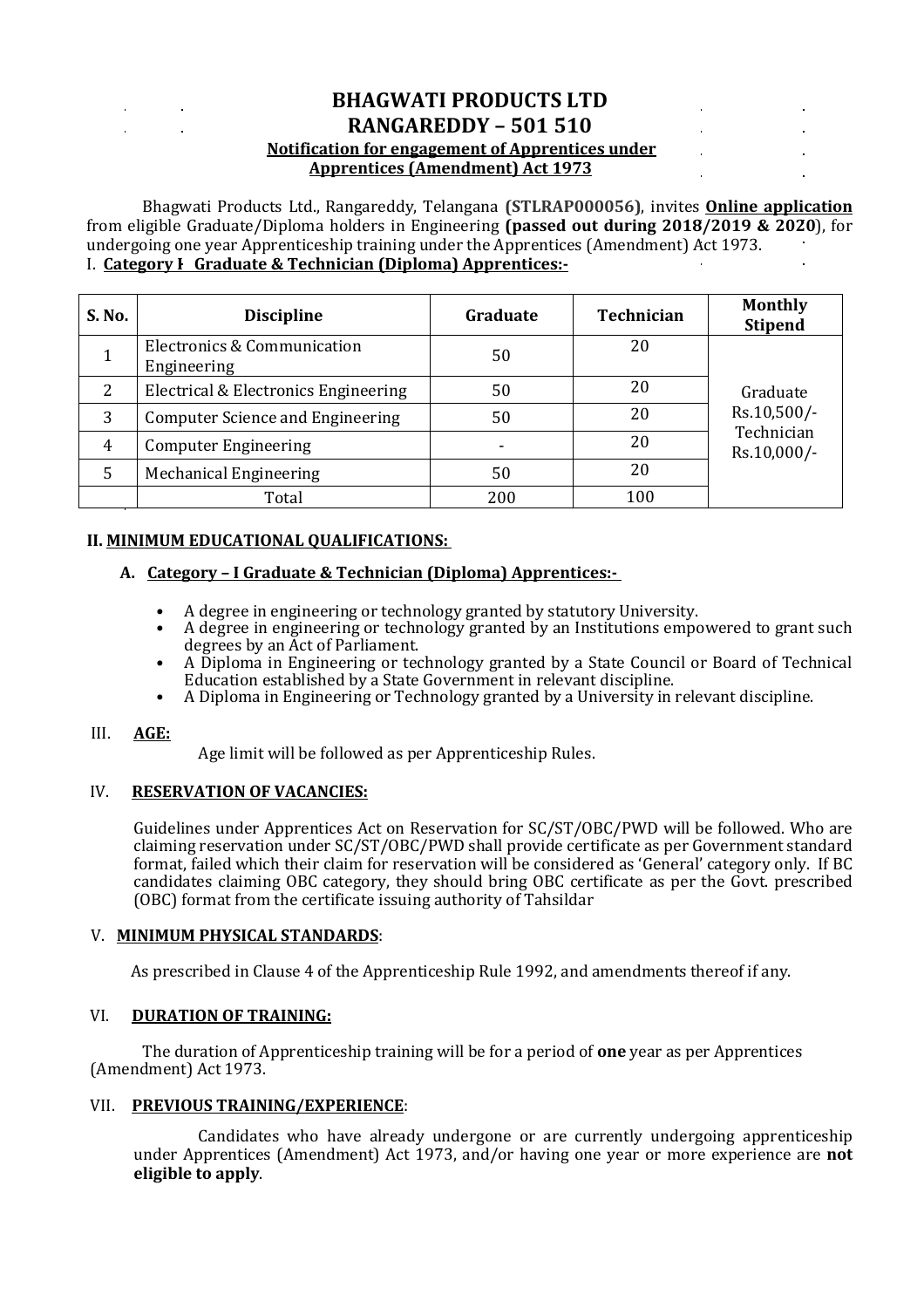### VIII. **SELECTION PROCEDURE:**

 The final rank list would be prepared according to categories General/ SC/ ST/ OBC/ after conducting Certificate Verification comprising of ADT BoAT (SR) and officials Bhagwati Products Ltd., Rangareddy, Telangana

### IX. **PROCEDURE FOR REGISTRATION AND SUBMISSION OF APPLICATION:**

| For students who have already enrolled in the                                                                                                                                                                                                                                                                                                                                                      | For students who have not so far enrolled in                                                                                                                                                                                                                                                                                                                                                                                                                                                                                                                                          |  |
|----------------------------------------------------------------------------------------------------------------------------------------------------------------------------------------------------------------------------------------------------------------------------------------------------------------------------------------------------------------------------------------------------|---------------------------------------------------------------------------------------------------------------------------------------------------------------------------------------------------------------------------------------------------------------------------------------------------------------------------------------------------------------------------------------------------------------------------------------------------------------------------------------------------------------------------------------------------------------------------------------|--|
| National Web Portal and having login details                                                                                                                                                                                                                                                                                                                                                       | the National Web Portal                                                                                                                                                                                                                                                                                                                                                                                                                                                                                                                                                               |  |
| Please note: After verification of student<br>enrolment by BOAT (SR), a student can able to<br>login and apply<br>Step 1:<br>a. Login<br>b. Click Establishment Request Menu<br>c. Click Find Establishment<br>d. Upload Resume<br>e. Choose Establishment name<br>LTD'<br><b>PRODUCTS</b><br><b>BHAGWATI</b><br><b>Type</b><br>STLRAP000056 and search<br>f. Click apply<br>g. Click apply again. | Step 1:<br>a. Go to www.mhrdnats.gov.in<br>b. Click Enroll<br>c. Complete the application form<br>d. A unique Enrolment Number for each<br>student will be generated.<br>Note: Please wait for atleast one day for<br>enrollment verification and approval. After<br>this student can proceed to Step 2.<br>Step 2:<br>a. Login<br>b. Click Establishment Request Menu<br>c. Click Find Establishment<br>d. Upload Resume<br>Choose Establishment name Type<br><b>BHAGWATI</b><br><b>PRODUCTS</b><br>LTD'<br><b>STLRAP000056</b> and search<br>g. Click apply<br>h. Click apply again |  |

X **TRAVEL EXPENSES:** No TA / DA will be paid for attending certificate verification.

XI **BOARDING/LODGING:** No boarding or lodging expenses are admissible

XII. Upon completion of the Apprenticeship period, Bhagwati Products Ltd., Rangareddy, Telangana, shall have no obligation to offer employment to such apprentices nor can an apprentice claim right for employment on the grounds of completion of Apprenticeship.

### XIII. **IMPORTANT DATES:**

| S.No. | <b>Activity</b>                                      | Date       |
|-------|------------------------------------------------------|------------|
| 1.    | Online Application starting date                     | 15.02.2021 |
| 2.    | Last date for enrolling in NATS portal               | 22.02.2021 |
| 3.    | Last date for applying Bhagwati Products<br>Ltd.,    | 24.02.2021 |
|       | Rangareddy, Telangana                                |            |
| 4.    | Handing over of rank list to Bhagwati Products Ltd., | 27.02.2021 |
|       | Rangareddy, Telangana                                |            |

**Certificate verification and Date of joining will be intimated by Bhagwati Products Ltd., Rangareddy, Telangana**

For queries, related to student enrollment in Webportal, contact through e-mail: [tlofficer@boat](mailto:tlofficer@boat-srp.com)[srp.com,](mailto:tlofficer@boat-srp.com) [studentquery@boat-srp.com,](mailto:studentquery@boat-srp.com) [applacement@boat-srp.com](mailto:applacement@boat-srp.com)